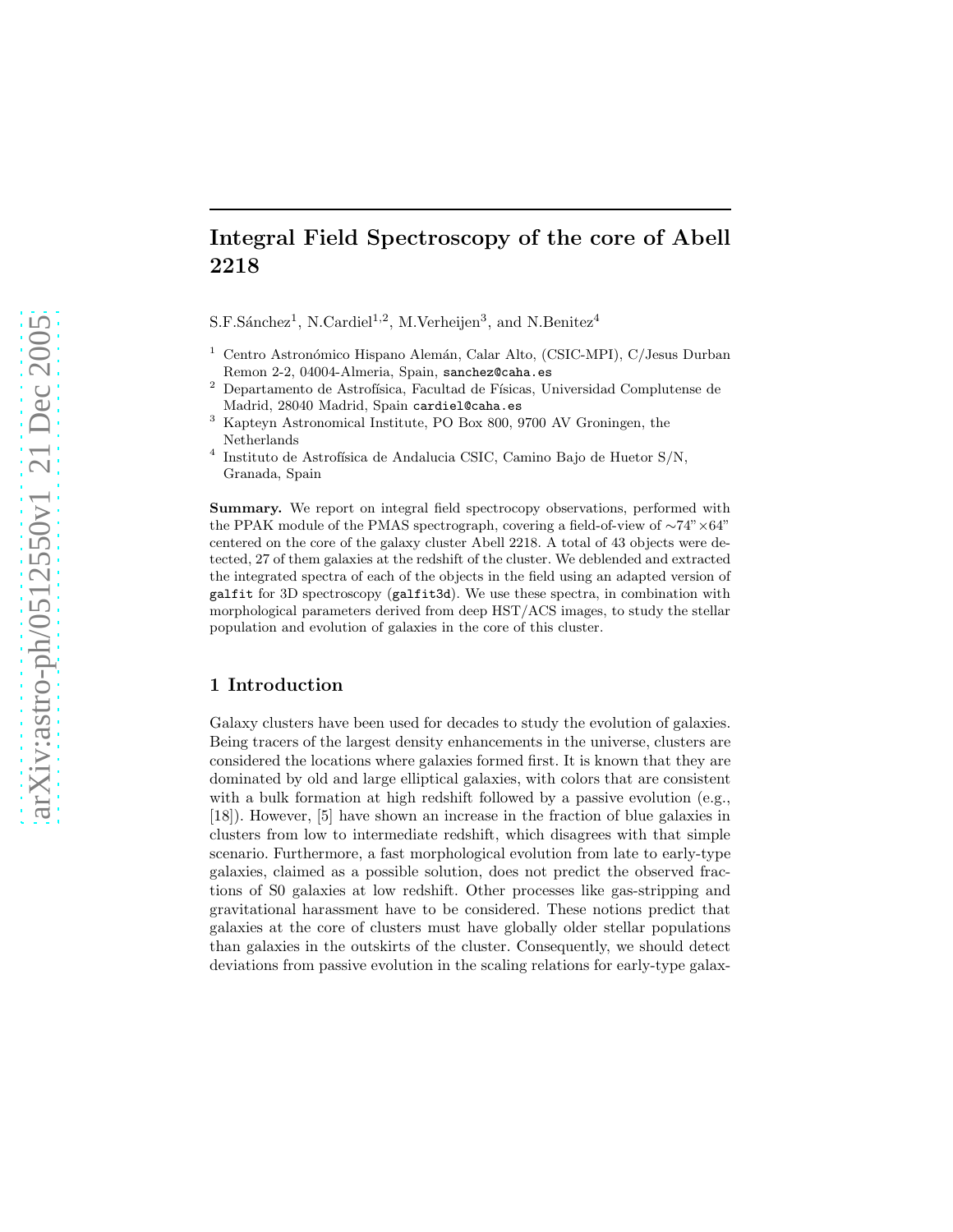## 2 S.F.Sánchez, N.Cardiel, M.Verheijen, and N.Benitez

ies (e.g., the Fundamental Plane). In order to test this hypothesis we started a complete spectroscopic survey of the core of Abell 2218.



Fig. 1. *left-panel:* Three-color image created by coadding the flux of the final datacube through three broad-bands corresponding approximately to  $V, R$  and  $I.$  rightpanel: Similar image created using HST data (Fruchter et al.,[1]). The star used to derive the PSF is indicated with a red square.

Abell 2218 is one of the richest clusters in the Abell catalogue [2], with a richness class 4. It has a redshift of  $z \sim 0.17$ , and a velocity dispersion of 1370 km s<sup>−</sup><sup>1</sup> [8, 9]. Detailed high-resolution X-ray maps [11] and massconcentration studies based on the properties of the gravitationally lensed arcs have shown that the cluster contains two density peaks, the strongest of them dominated by a large cD galaxy. Several observational programs have produced a large dataset of well deblended slit spectra for the galaxies in the outer parts of this cluster [18], and extensive multi-band, ground-based and HST imaging, e.g., [1]. We focused our survey in the central arcmin region of the cluster, around the cD galaxy.

#### 1.1 Observations and data reduction

Observations were carried out on 30/06/05 and 06/07/05 at the 3.5m telescope of the Calar Alto observatory with the PMAS [13] spectrograph and its PPAK module [7]. The V300 grating was used, covering a wavelength range between 4687-8060 Å with a nominal resolution of ~10 Å FWHM. The PPAK fiber bundle consists of 331 science fibers of 2.7" diameter, concentrated in a single hexagonal bundle covering a field-of-view of  $72" \times 64"$ . Following a dithered 3-pointing scheme, 3 hours of integration time was accumulated each night, 6 hours in total. In addition to our Integral Field Spectroscopy (IFS) data, we used a F850LP-band image of 11310s exposure time taken with the ACS camera on board the HST, obtained from the HST archive.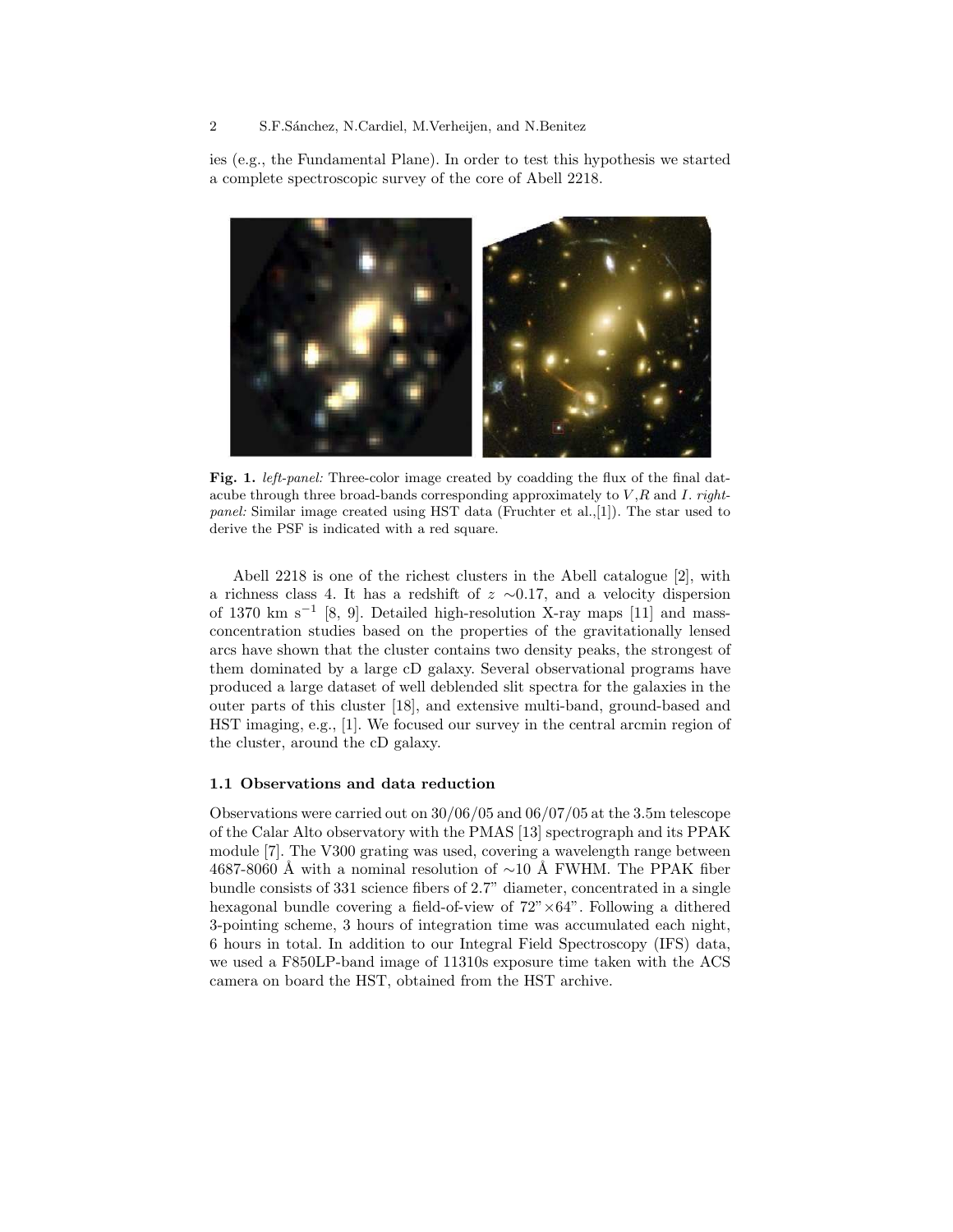Data reduction was performed using R3D[16], in combination with IRAF packages and E3D[14]. The reduction involved standard steps for fiber-based integral-field spectroscopy. First, science frames are bias subtracted. A continuum illuminated exposure, taken before the science exposures, is used to locate and trace the spectra on the CCD. Each spectrum is then extracted by coadding the flux within an aperture of 5 pixels. Wavelength and flux calibration are performed using an arc lamp and standard calibration star exposures, respectively. The three dithered exposures are then combined, and a datacube with  $1$ "/pixel sampling is created for each night using E3D. Finally, the two datacubes are recentered and combined using IRAF tasks.



Fig. 2. Example of the dataset, showing the spectra of some of the brightest galaxies in the cluster. Some absorption features of interest are indicated.

Figure 1 shows a three-color image created by coadding the flux of the final datacube through three broad-bands:  $V, R$  and I-band (left panel), together with a similar image created using HST observations (right panel)[1]. It is interesting to note the similarities between the two images, despite the differences in sampling and resolution. As we quoted before, many galaxies are strongly blended. In particular, the central cD contaminates most of the galaxies in the field.

### 1.2 Galaxy detection and spectra extraction

In order to deblend and extract the integrated spectra of each individual galaxy in the field, we used a technique developed by ourselves [15, 10]. The technique is an extension to IFS of galfit  $[12]$ , that we named galfit3d. It entails a deblending of the spectrum of each object in the datacube by fitting analytical models. IFS data can be understood as a set of adjacents narrowband images, each with the width of a spectral pixel. For each narrow-band image it is possible to apply modelling techniques developed for 2D imaging, like galfit, and extract the morphological and flux information for each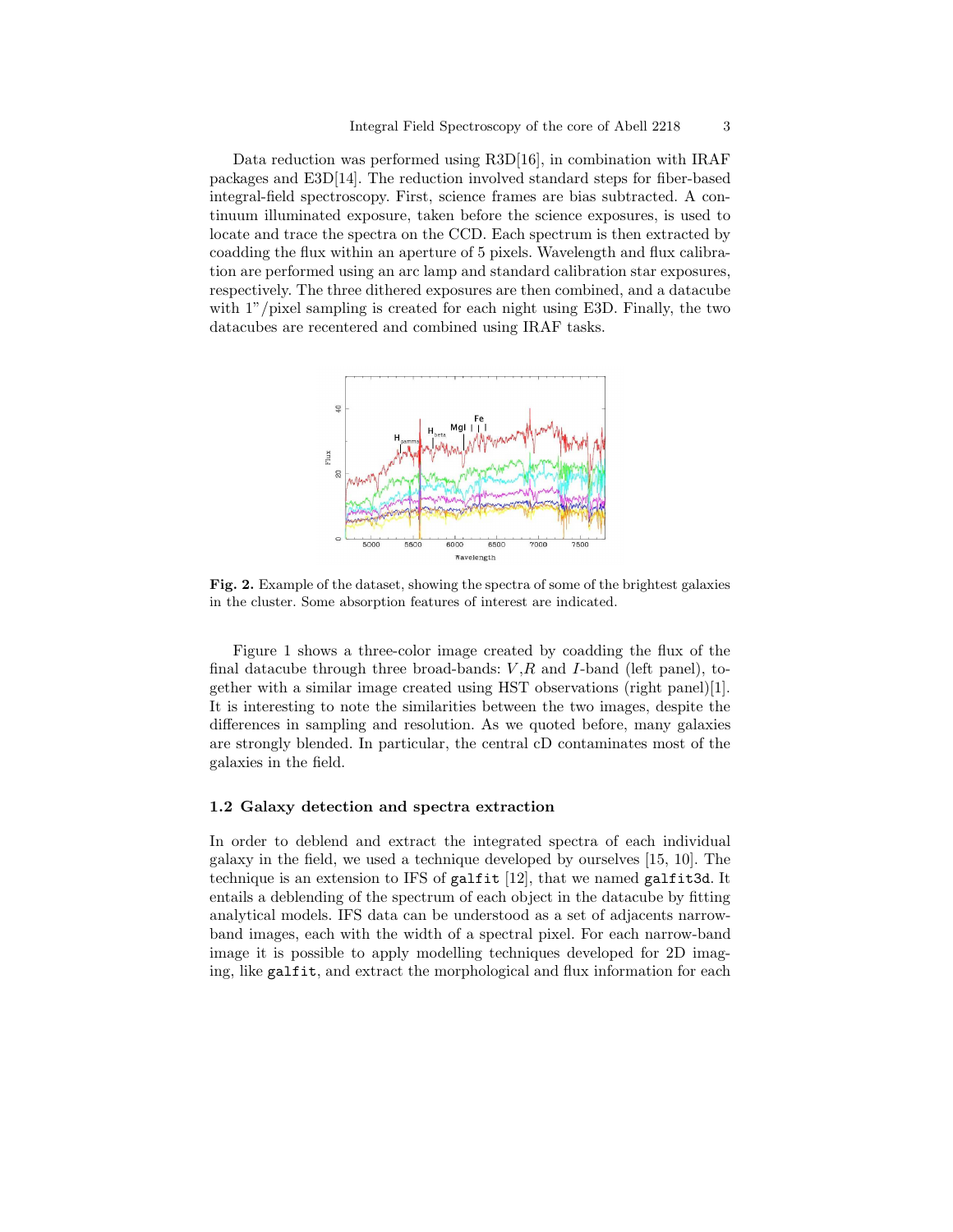object in the field at each wavelength. The spectra of all the objects are extracted after repeating the procedure for each narrow-band image throughout the datacube. We have already shown that the use of additional information to constrain the morphological parameters increases the quality of the recovered spectra [10]. For that purpose we have used the F850LP-band image obtained with the HST/ACS camera.

First, we use SExtractor [3] on the section of the F850LP-band image correponding to the field-of-view of our IFS data. For each detected galaxy we recover its position, integrated magnitude, scale length, position angle and ellipticity. These parameters were used as an initial guess to fit each of the galaxies in the F850LP-band image with a 2D Sérsic profile model, convolved with a PSF, using galfit. The PSF was obtained using a poststamp image of the star in the PPak field-of-view. The fit for each individual object was done in a sequential way, from the brightest to the faintest, masking all the remaining objects. After iterating over all the detected galaxies we obtain a final catalogue of their morphological parameters. Similar techniques are used to derive the morphological parameters of galaxies in different ACS imaging surveys [17, 6].



Fig. 3. Luminosity-weight age of some galaxies in the cluster core along the absolute magnitude in the F850LP-band.

The catalogue of detected galaxies in the F850LP-band image was crosschecked visually with a 2D image derived from the datacube by coadding the flux over the entire wavelength range  $(4687-8060 \text{ Å})$ . A final catalogue of 41 objects (40 galaxies and 1 star) was created, excluding two detected arc-lenses. Once we derived the morphological parameters for each galaxy, we extracted their integrated spectra by modelling each galaxy in the datacube with galfit3d. We use the same model used for the F850LP-band image,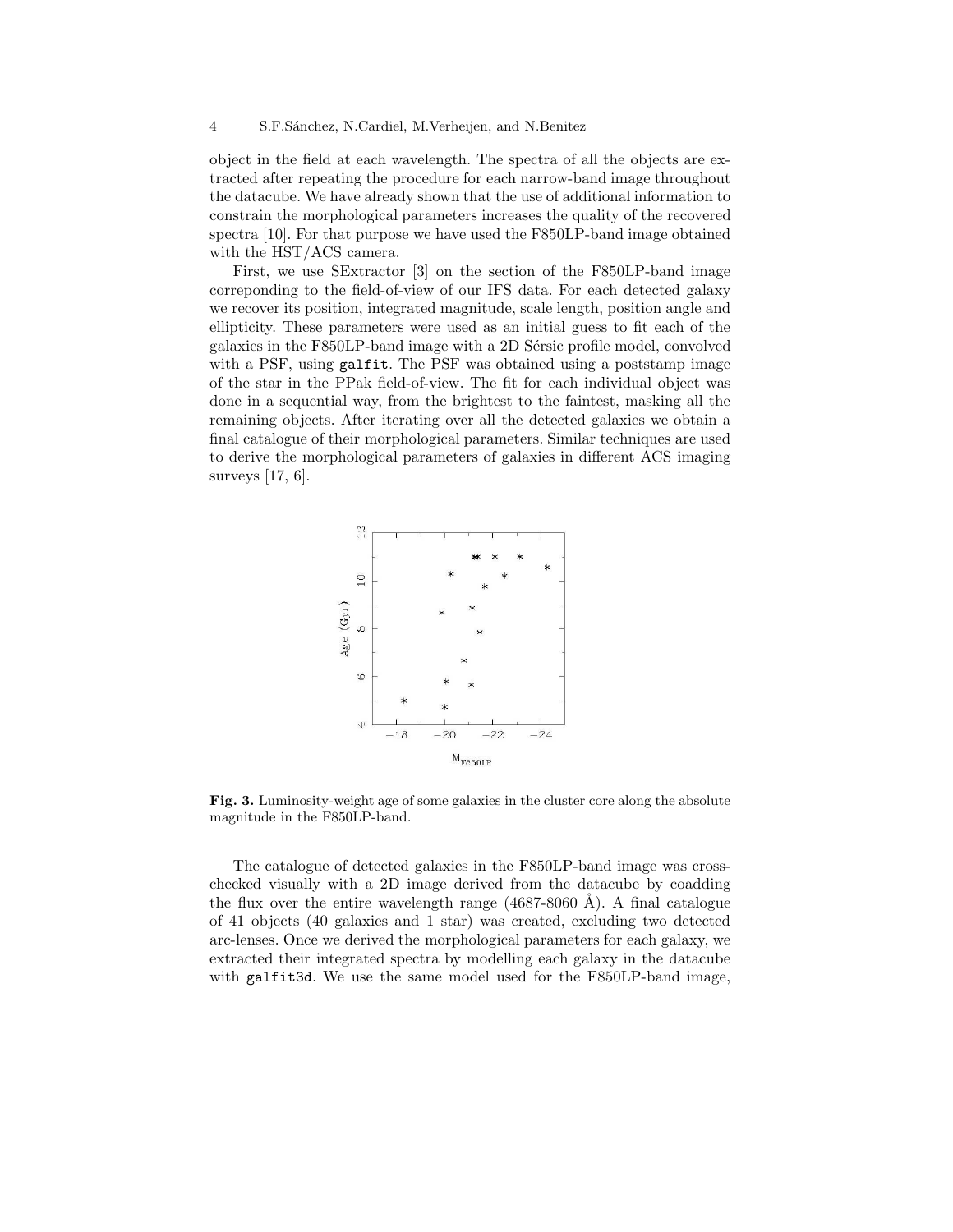with the morphological parameters fixed, and fitting only the flux at each wavelength. The fit was performed again in a sequential way, from the brightest to the faintest, masking all the objects but the fitted one. In each iteration we used as input the residual datacube of the previous iteration, "cleaning" each object one-by-one. We finally got a spectrum for each of the 40 galaxies in the field-of-view.

## 1.3 Analysis and Results

Figure 2, shows a few examples of the extracted spectra. Different absorption features are detected in each spectrum, including some that are sensitive to age and metallicity (e.g.,  $H\beta$  and MgI). A few spectra show clear gaseous emission lines (e.g., H $\beta$ , [OIII] and H $\alpha$ ). We derive redshifts for 28 of the 40 galaxies by comparing the observed wavelength of the absorption (or emission) features with the restframe values. Of those, 27 galaxies are at a redshift around  $z \sim 0.17$ , the nominal redshift of the cluster, and another one at  $z = 0.104$ . The signal-to-noise of the remaining 12 spectra is too low to unambiguously identify spectral features. We derived the age and metallicity of the galaxies by fitting each spectrum with single stellar population synthetic models, created using the GISSEL code [4].

Figure 3 shows a preliminary result obtained from the combination of parameters derived from the fitting procedure and the morphological analysis. It shows the luminosity-weighted age versus the F850LP-band absolute magnitude for the 17 galaxies for which we have completed the analysis. There is a large spread of ages in the stellar populations of the galaxies in the core of Abell 2218, contrary to the expectations from a single bulk formation and a passive evolution. Furthermore, the brightest (and more massive) galaxies are older than the fainter (and less massive) ones, which show a larger spread in ages. This may indicate that the smaller, less massive galaxies have formed later, being captured by the cluster, and/or they have enjoyed more recent periods of star formation. These results illustrate that the evolution of stellar populations in galaxies in clusters is far from passive, even in the central core.

# References

- 1. Smail, I., Kuntschner, H., Kodama, T., et al. 2001, MNRAS, 323, 839
- 2. Abell, G. O., Corwin, H. G., & Olowin, R. P. 1989, ApJS, 70, 1
- 3. Bertin, E., & Arnouts, S., 1996, AAS, 117, 393
- 4. Bruzual, G., & Charlot, S., 2003, MNRAS, 344, 1000
- 5. Butcher, H., Oemler, A., 1984, ApJ, 285, 426
- 6. Coe, D., Benitez, N., S´anchez, S.F., et al., 2006, ApJ, submitted
- 7. Kelz, A., Verheijen, M.A.W., Roth, M.M. et al., 2006, PASP, in press
- 8. Kristian, J., Sandage, A., & Westphal, J.A., 1978, ApJ, 221, 383
- 9. Le Borgne, J.F., Pelló, R., Sanahuja, B., 1992, A&AS, 85, 87
- 10. García-Lorenzo, B., Sánchez S.F., Mediavilla, E., et al., ApJ, 621, 146